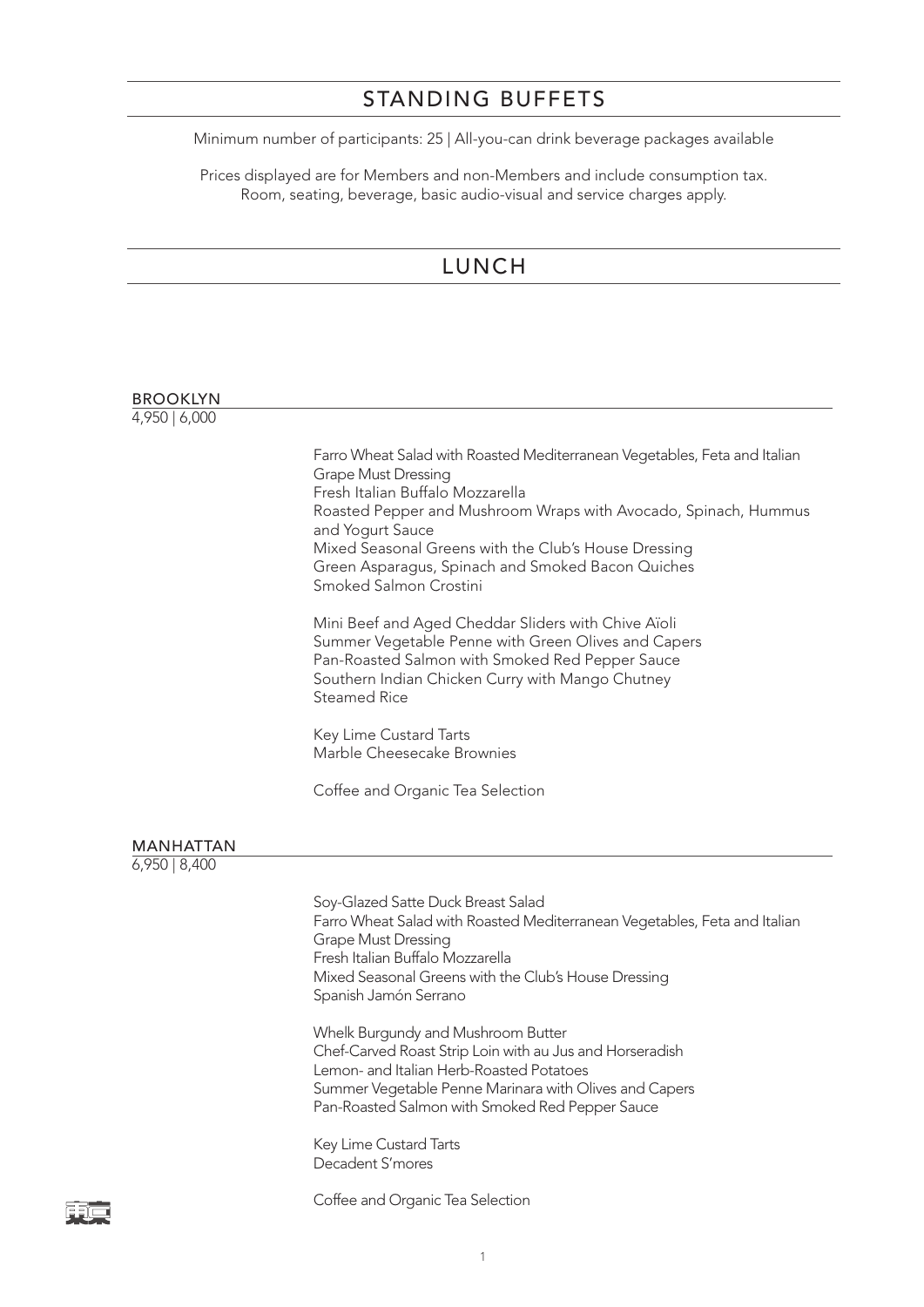# STANDING BUFFETS

Minimum number of participants: 25 | All-you-can drink beverage packages available

Prices displayed are for Members and non-Members and include consumption tax. Room, seating, beverage, basic audio-visual and service charges apply.

## DINNER

| <b>WEST COAST</b> |                                                                                                                                                                                                                                                                                                                                                   |
|-------------------|---------------------------------------------------------------------------------------------------------------------------------------------------------------------------------------------------------------------------------------------------------------------------------------------------------------------------------------------------|
| 7,500   9,000     |                                                                                                                                                                                                                                                                                                                                                   |
|                   | Farro Wheat Salad with Roasted Mediterranean Vegetables, Feta and Italian<br><b>Grape Must Dressing</b><br>Fresh Italian Buffalo Mozzarella<br>Spanish Jamón Serrano<br>Signature Chinese Chicken Salad<br>Marinated Olives                                                                                                                       |
|                   | Green Asparagus, Spinach and Smoked Bacon Quiches<br>Snow Crab Cakes with Classic Rémoulade Sauce<br>Summer Vegetable Penne Marinara with Olives and Capers<br>Creole-Spiced Roasted Local Chicken with Roasted Corn Salsa<br>Cajun-Spiced Rib Eye<br>Lemon- and Italian Herb-Roasted Potatoes<br>Pan-Roasted Salmon with Smoked Red Pepper Sauce |
|                   | Key Lime Custard Tarts<br>Marble Cheesecake Brownies                                                                                                                                                                                                                                                                                              |

Coffee and Organic Tea Selection